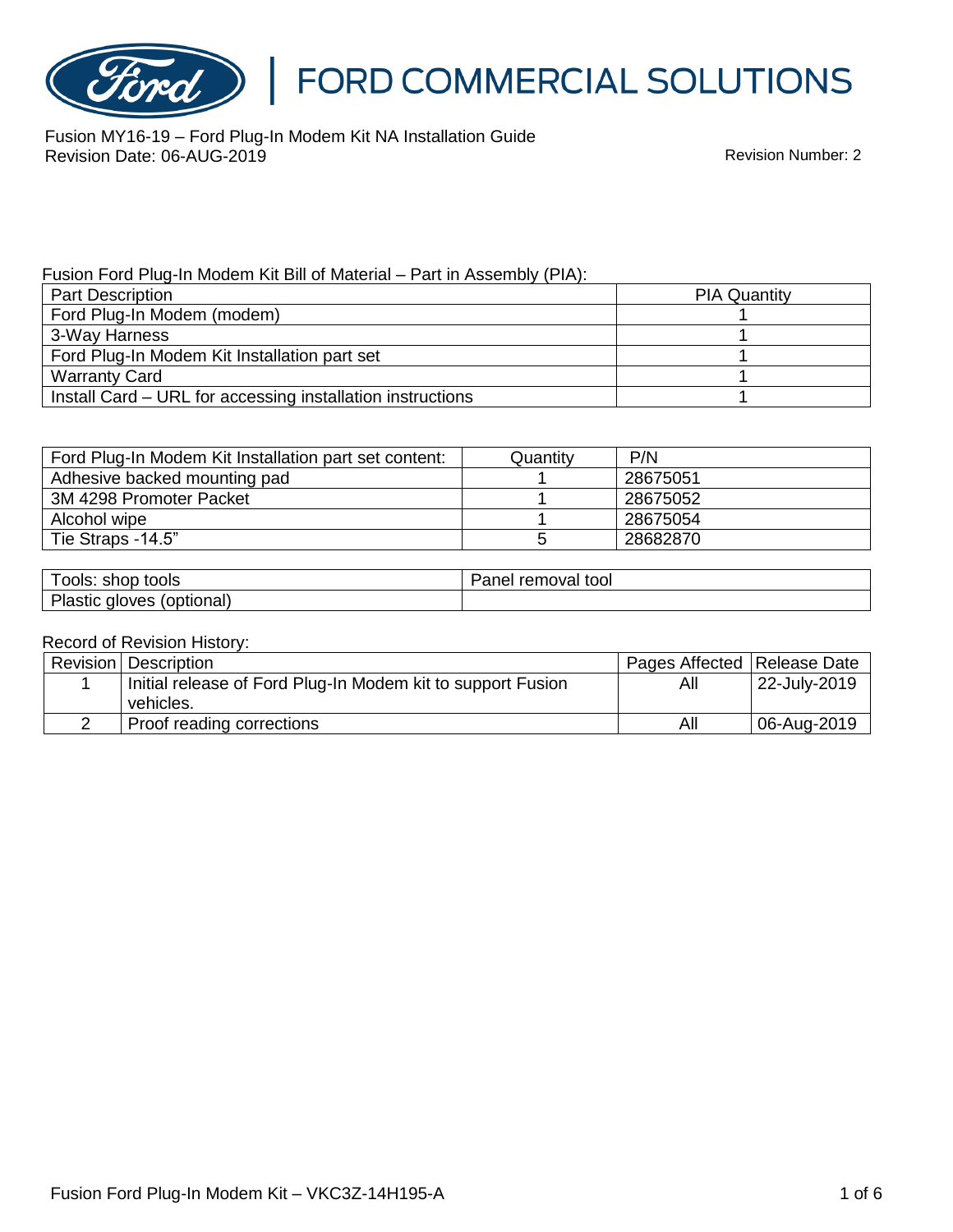

Fusion MY16-19 – Ford Plug-In Modem Kit NA Installation Guide Revision Date: 06-AUG-2019 Revision Number: 2

# **Ford Plug-In Modem Kit – Content** Mounting Pad 3-Way Harness Ford Plug-In Modem 3M 4298 promoter packet

### **Ford Plug-In Modem Kit – Installation Procedure – Pre-install list**

- Read the installation procedure thoroughly before proceeding; modem location and orientation are critical to cellular/GPS connectivity and the kit's overall performance.
- Run standard vehicle diagnostics to check if any codes are set before the Ford Plug-In Modem installation. Repair vehicle if necessary before proceeding.
- Refer to Ford Workshop Manual Instructions for vehicle disassemble and reassemble instructions. All torque values are 1.5Nm+/-0.2Nm (13.3In-Lbs+/-1.8In-Lbs) unless otherwise specified in workshop manual or in these instructions.
- Set all fasteners aside for reassembly.
- Ensure the ignition switch is off, engine is off, and all accessories are off remove key from ignition and set aside.
- The Electronic Serial Number (ESN) located on the top of the Modem and the outside of the Ford Plug-In Modem Kit box is required to validate proper installation. Save and record the ESN for use later

#### **1. Vehicle Disassembly**

- 1.1 Adjust steering column to maximum extension and highest position.
- 1.2 Open Knee Panel Cover and allow the panel to extend fully on its lower edge hinge.
	- Insert a panel removal tool into knee panel seam and carefully release clips around panel.



1.3 Disconnect the vehicle harness electrical connector from the Gateway Module A (GWM) (also known as: Smart Data Link Connector) for the harness installation (Ignition must be off including all accessories off.)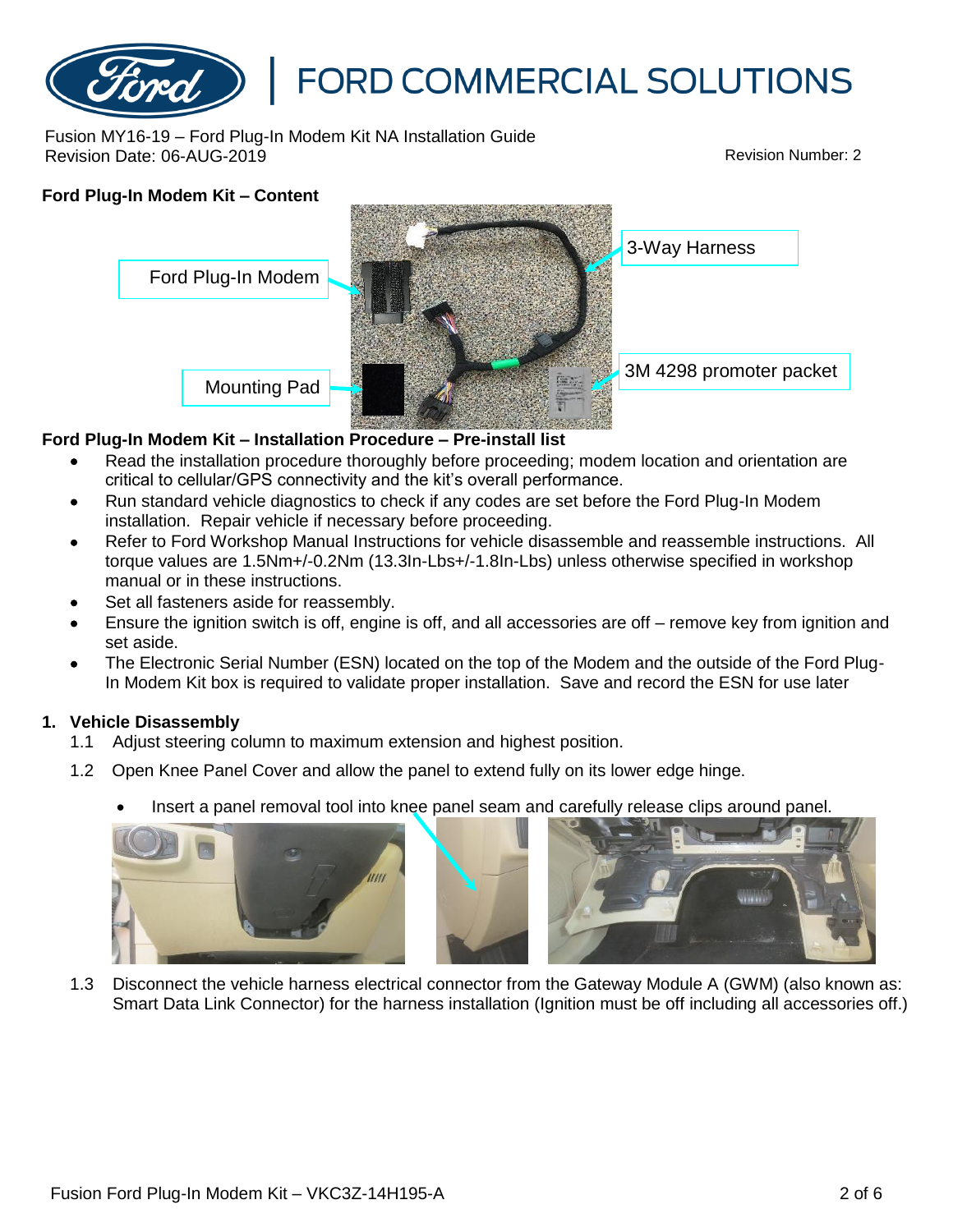Fusion Ford Plug-In Modem Kit – VKC3Z-14H195-A 3 of 6

## **FORD COMMERCIAL SOLUTIONS**

Fusion MY16-19 – Ford Plug-In Modem Kit NA Installation Guide Revision Date: 06-AUG-2019 Revision Number: 2



The GWM is located on the driver's side of the IP.

- The GWM is attached to the knee panel bracket in the knee zone.
	- o Disconnect the vehicle harness electrical connector.



## **2. Vehicle Preparation**

- 2.1 Inspect the Ford Plug-In Modem's mounting location for surface prep.
	- 2.1.1 The Ford Plug-In Modem's mounting location is inside the IP structure below the driver HVAC duct and head light switch; visually inspect the surface to ensure it is free of any contaminants.



Surface prep: the mounting surface is highlighted in the pictures to left; the surface should be clean and dry.

- Clean the surface area slightly larger than the mounting pad with the isopropyl alcohol wipe provided before applying the 3M promoter. Note: The head light switch was removed to photograph the mounting location
- 2.2 Promoter application instructions

The kit contains a 3M 4298 promoter packet and an adhesive backed pad for mounting the Ford Plug-In Modem. (Please follow the 3M application instructions included in the next step to prepare the mounting surface for the pad.)



3M 4298 packet contains an applicator sponge soaking in promoter liquid - the liquid contents of the packet should be used as soon as possible after opening.



3M 4298 Application instructions - Hold the packet upright and avoid squeezing the packet. The packet can be opened by tearing across the packet at the notches. This will expose the sponge applicator. Do not remove the sponge or squeeze a freshly opened packet to prevent spillage. Handling the bottom section of the packet should enable application of 3M adhesion promoter 4298 with no mess. Apply a thin, uniform coating to the bonding surface, using the minimum amount that will fully coat the surface. A wet coating thickness of 0.002 inch or less is recommended. Apply promoter to the areas that will be covered with adhesive side of mounting pad. Although drying times may vary due to temperature and/or humidity, a drying time of 30 to 90 seconds is typically indicative of this thickness. The promoter should be dry before applying pad. Reference: 3M. "Adhesion Promoter 4298 for Professional Market Applications." 3M Multimedia, March-2003. Web. 22-July-2014 **[http://multimedia.3m.com/mws/mediawebserver?mwsId=SSSSSufSevTsZxtUNY\\_G5xfSevUqevTSevTSevTS](http://multimedia.3m.com/mws/mediawebserver?mwsId=SSSSSufSevTsZxtUNY_G5xfSevUqevTSevTSevTSeSSSSSS--) [eSSSSSS--](http://multimedia.3m.com/mws/mediawebserver?mwsId=SSSSSufSevTsZxtUNY_G5xfSevUqevTSevTSevTSeSSSSSS--).**

- 2.3 Application of promoter to the mounting surface.
	- 2.3.1 Apply a thin coating of promoter to clean surface highlighted area pictured above in the surface prep section.
- 2.4 Application of the mounting pad on the prepared surface.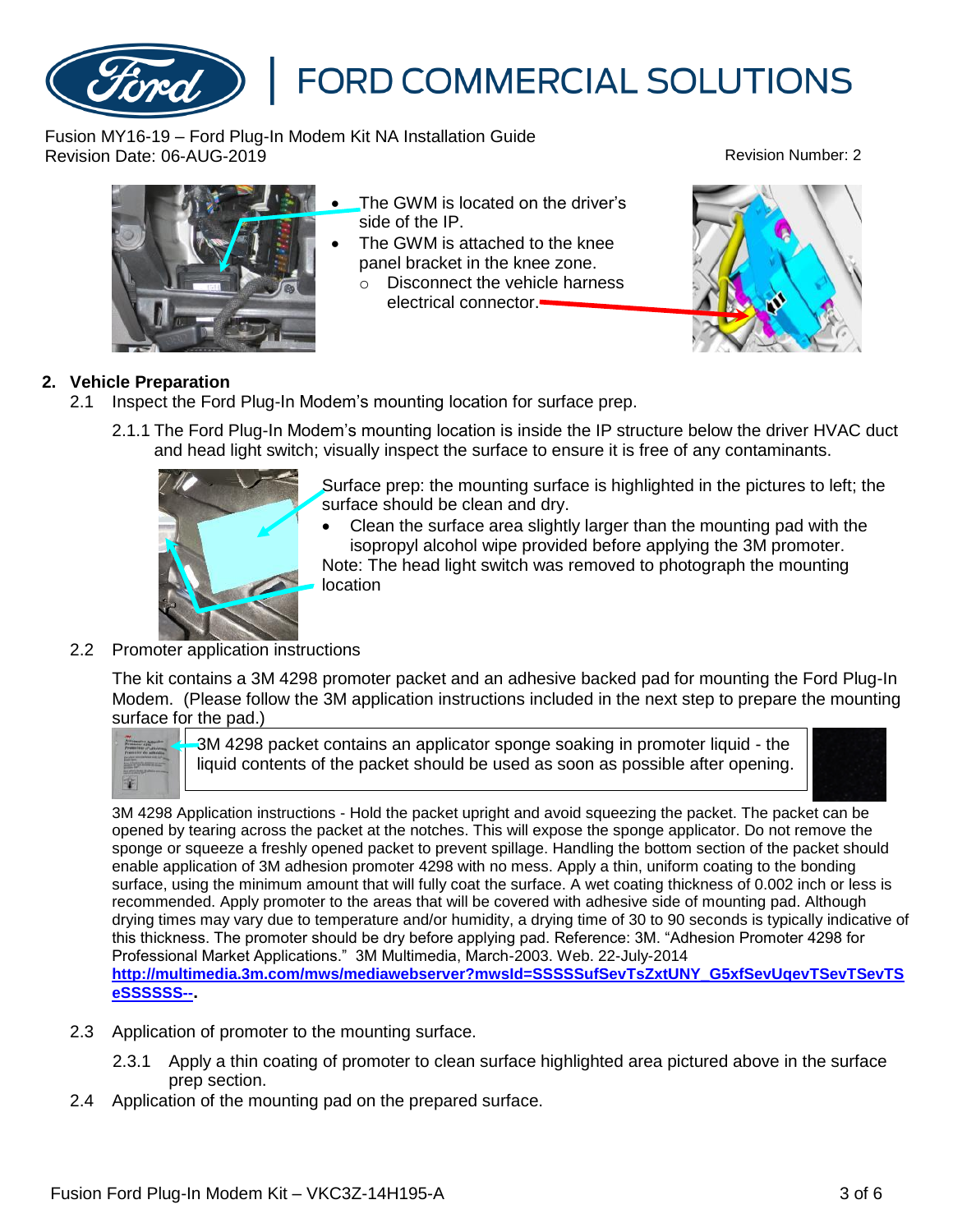• White - modem has power.

data. (Requires engine start.)

# **FORD COMMERCIAL SOLUTIONS**

Fusion MY16-19 – Ford Plug-In Modem Kit NA Installation Guide Revision Date: 06-AUG-2019 Revision Number: 2

Note: the promoter must be dry before applying the mounting pad: dry time is 30 to 90 seconds and not more than one hour. Make sure the prepared surface remains free from contaminants prior to pad application.

• Remove the clear plastic from the adhesive on the pad and apply the pad to the prepared surface; use picture to the right as a guide, firmly rub pad into place, removing any air bubbles trapped under pad to ensure good adhesion to the surface.

## **3. Ford Plug-In Modem Kit 3-Way Harness Routing and Connections**

3-Way Harness:

- Ford Plug-In Modem (modem) Connector
- Smart Data Link Connector (SDLC) **Connectors** 
	- o SDLC female connector
	- o SDLC male connector
- 3.1 The 3-Way harness is installed in the driver side foot well from the GWM up to the mounting surface.
	- 3.1.1 Install the 3-Way harness.
		- Connect the SDLC female connector to the GWM.
		- Connect the SDLC male connector to the vehicle harness electrical connector disconnected from the GWM earlier.
		- Route the harness modem connector up and out through the IP opening above the GWM.

**Note:** Connections to the GWM and vehicle harness are **critical.** Please insure secure connection before performing an ignition on and engine start.

**Note:** If the LED does not light up check each harness connection

• Blinking green – modem is receiving and transmitting vehicle

- o Connect the harness modem connector to the Ford Plug-In Modem.
- $\circ$  Secure modem and harness modem connector with tie strap (see pictures below.)
	- Position the tie strap on the labeled surface of modem with the strap's head at the edge of the harness modem connector.



Wrap the free end of the tie strap around the modem and through the center of the connector without pinching wires.











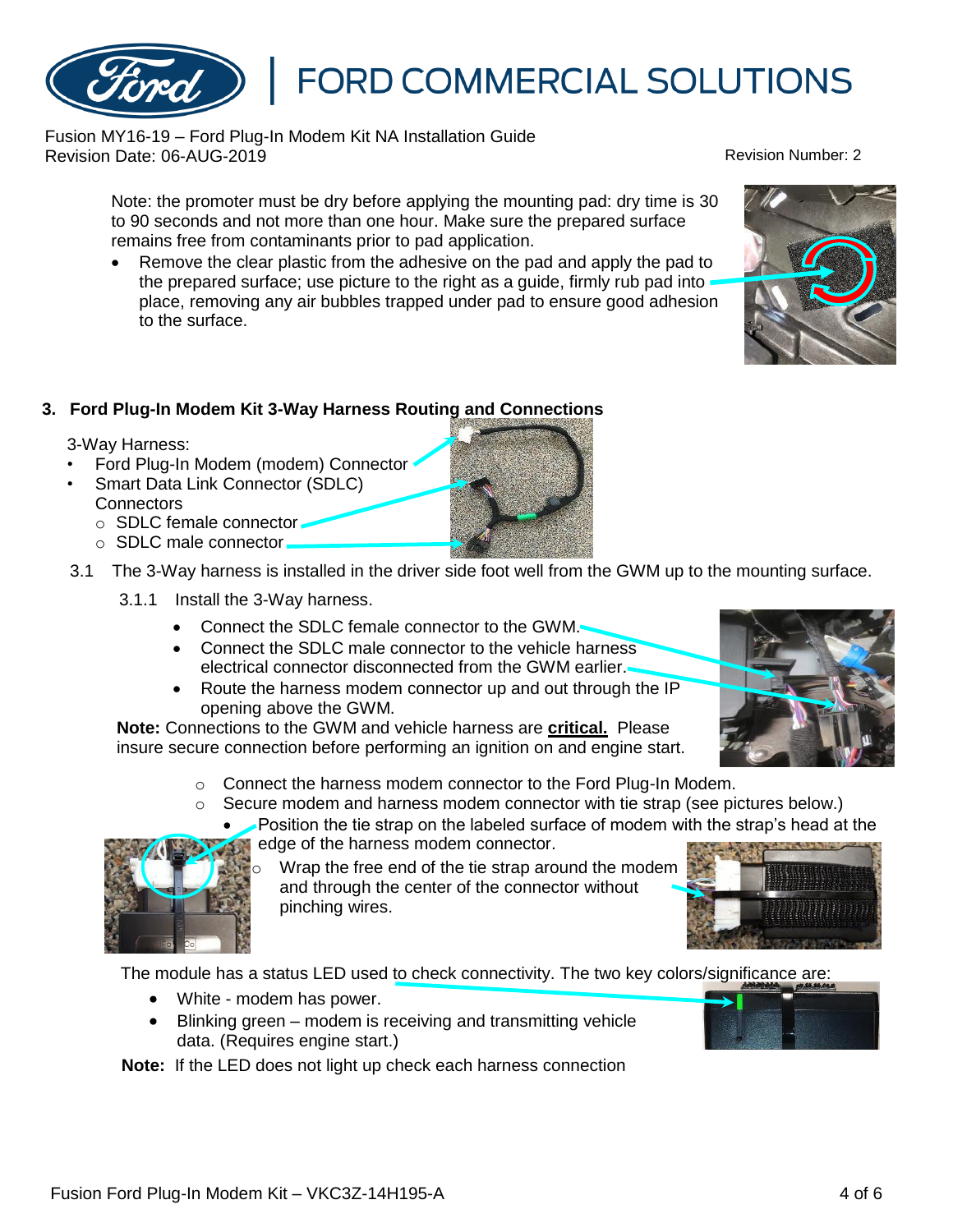Fusion Ford Plug-In Modem Kit – VKC3Z-14H195-A 5 of 6 September 10 and 5 of 6 September 10 and 5 of 6

# **FORD COMMERCIAL SOLUTIONS**

Fusion MY16-19 – Ford Plug-In Modem Kit NA Installation Guide Revision Date: 06-AUG-2019 Revision Number: 2

## **4. Ford Plug-In Modem Installation**

The Ford Plug-In Modem has two strips of dual lock attached to the modem case; the dual lock side attaches to the mounting pad; maintain separation between dual lock and mounting pad until module is in its final position. (Use a slip of paper to assist with separation.)

- 4.1 Mount the Ford Plug-In Modem module on the IP mounting surface.
	- Position the modem above the pad with the harness connection (pointing to the rear of vehicle) towards the head light switch.
	- Fasten the modem to the loop below the duct, use picture to locate the modemproperly.

o Press modem against mount and wiggle modem into pad.

**Note:** the left IP trim panel was removed to improve the photo; the panel should be left in place in order to position the modem above the trim panel clip.

### **5. Ford Plug-In Modem Validation Process**

Validation of proper installation and confirmation that the Ford Plug-in Modem is receiving and transmitting data depends on both GPS and cellular network strength.

- To complete validation technicians will need access to the internet and the VIN and the Plug-in Modem ESN. The Plug-in Modem ESN is located on top of the Modem
- Finally, validation requires that the vehicle be on or running in the last 15 minutes. If the vehicle has been off for more than 15 minutes, please complete step 5.2 before attempting validation
- 5.1 Insert the key into the ignition.
- 5.2 Start the engine.
	- Turn the ignition on,
	- Start the engine,
	- Run engine for 30 seconds, and
	- Turn the ignition to "Off". Wait up to 15 minutes with engine off before restarting (Modem vehicle configurations are down loaded in modem light sleep mode)
- 5.3 Access validation website <https://cdvt.ford.com/>
- 5.4 Input VIN and ESN. If installation validation is successful, the website return screen will display all green indicators. Proceed to Step 5.7
- 5.5 If validation was not successful, please follow the following steps in order:
	- Step 1: Wait 30 seconds, re-enter the required information and submit again, if successful proceed to Step 5.7
	- Step 2: Verify that all of the electrical connector connections are fully inserted and secure. Follow the validation steps again beginning at Step 5.2, if successful proceed to Step 5.7
	- Step 3: If the plug-in modem has power and the modem display has a blinking green light, please ensure that the vehicle is in a location where its GPS location can be determined and there is a strong cellular signal. Turn the vehicle on and let it run for an extended period (5-7 minutes) before turning it off. Follow the validation steps beginning at Step 5.4, if successful proceed to Step 5.7



**POSTS IN BURNING**